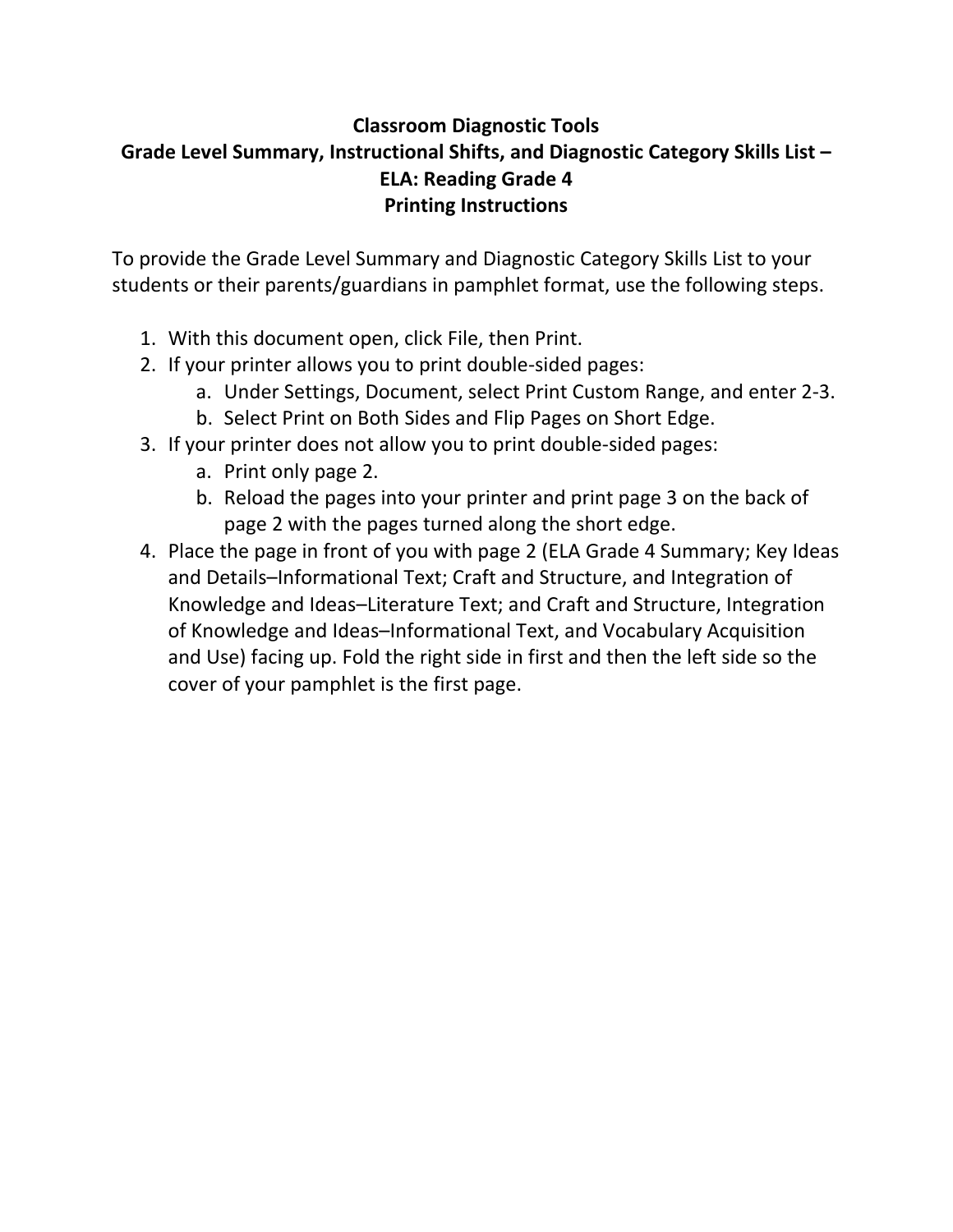#### **ELA Grade 4 Summary**

In fourth grade, students read skillfully with meaning and purpose using appropriate comprehension and vocabulary strategies. They examine multiple points of view and the structural elements of text. Emphasis is on drawing evidence from text as they read, discuss, analyze, and respond to informational text and <sup>a</sup> wide variety of literary genres with an inclusion of texts from other cultures. They explore the theme of texts and begin to move from integrating information from one text to several texts. Students read for pleasure and continue to choose books based on personal preference, topic, theme, or author.

Students write for <sup>a</sup> range of purposes, including describing, telling <sup>a</sup> story, and explaining. They produce writing that goes beyond formulaic compositions to more self‐directed pieces that include domain‐specific vocabulary, precise language, and using transition words to convey meaning. Because they are aware of the interdependence of the topic, audience, purpose, and form, they select and sometimes adapt basic forms to meet specific requirements. Their understanding and use of figurative language introduces imagery to their writing. Informational writing reflects understanding of specific purpose, often requiring gathering, paraphrasing, and synthesizing facts and details from <sup>a</sup> number of resources to express and justify an opinion. There is an increased use of technology, including the internet. Students are more aware of the conventions of writing as they reflect on their strengths and weaknesses and strive to improve.

(Adapted from Washington State's Essential Academic Learning Requirements)

# **Key Ideas and Details—Informational Text**

- $\bullet$ • Refer to text to support inferences.
- $\bullet$ • Determine main idea and its support.
- $\bullet$ • Summarize text.
- $\bullet$  Explain events, procedures, ideas, steps, or concepts.

# **Craft and Structure, and Integration of Knowledge and Ideas—Literature Text**

- $\bullet$ Compare points of view.
- $\bullet$  Compare similar approaches to themes and topics.

**Craft and Structure, and Integration of Knowledge and Ideas—Informational Text**

- . Compare firsthand and second hand accounts.
- Describe structure of texts and text features.
- Explain author's use of reasons and evidence.
- . Integrate information from two texts.
- Interpret text features and their connections to text.

#### **Vocabulary Acquisition and Use**

- Determine meaning of words or phrases.
- . Explain figurative language.